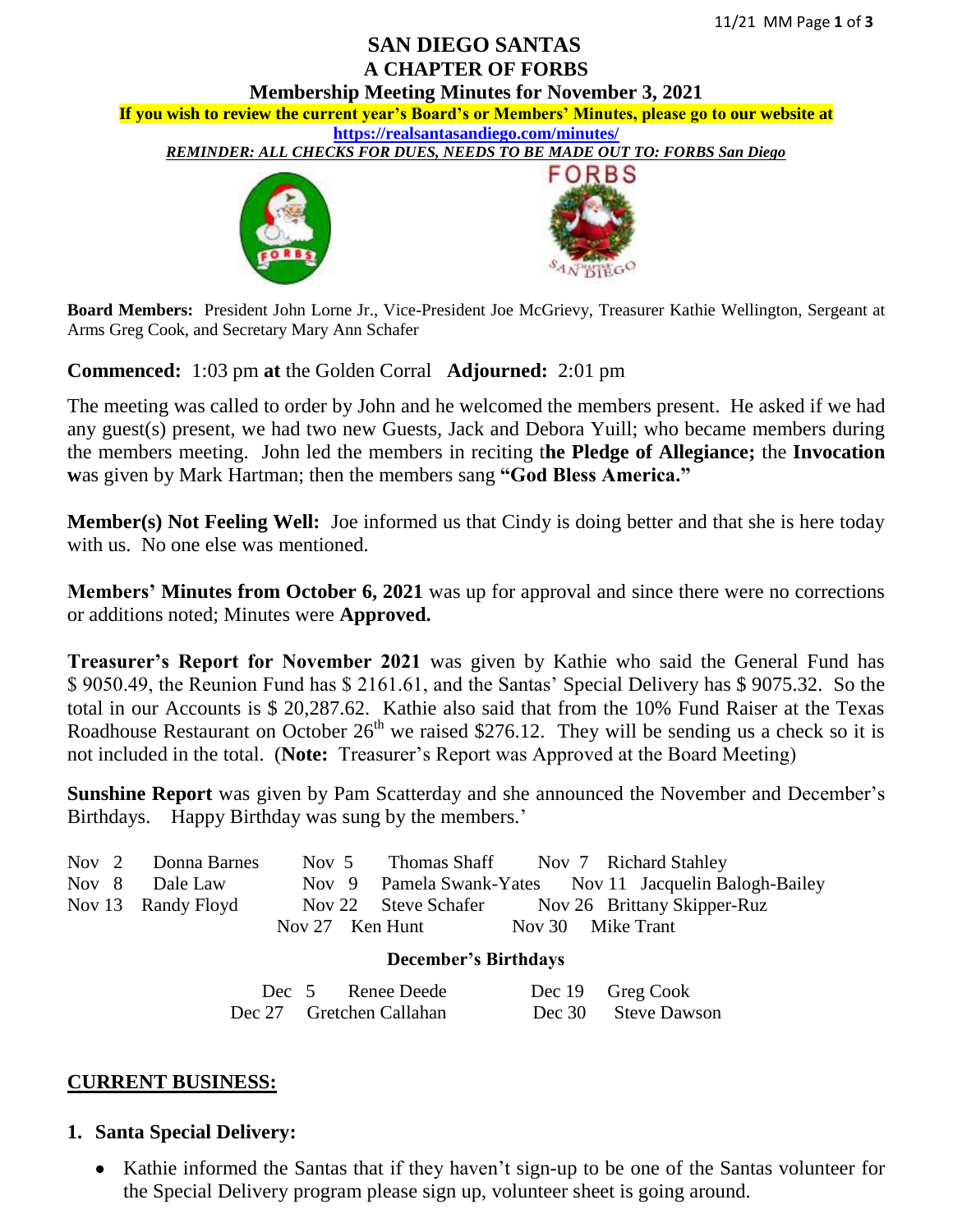- Kathy gave a description of what the delivery entails.
- Kathie said that as soon as she receives the list of families from the Breast Cancer Angels, she will be contacting the Santas so that she can match up families with each of them and give them the distribution of the money.
- The distribution of funds for each family is: \$200 per children, \$50 per parent, \$100 Food Gift Card per family (Kathie will find out what grocery store each family does they shopping at;, and up to \$25 for the Santas to use for items for the wrapping the gifts.
	- o **Remember receipts need to be turned in to the Treasurer for all money spent either by mail or by email.**
	- o **Santas' can get an advance from Kathie to buy the gifts for the children and the parents, and the food gift card if they need to. Let her know.**
- If Santas have a question, please contact Kathie Wellington at (C) (619) 368-8751 (H) 619 669-2764 or email: santastreehouse@gmail.com.

#### **NEW BUSINESS:**

- **1. Dues:**
	- Dues are payable to our Treasurer Kathie.
		- o You can mail Kathie Wellington a check for \$10, made out to FORBS San Diego and mail it to her at: 15263 Lawson Valley Road, Jamul, CA 91935 or
		- o If you have a PayPal account use the link: **paypal.me/forbssandiego** If using PayPal when asked to who you are paying the funds to, please use the Personal (Family/Friend). If you don't, PayPal will apply a service fee.
- **2022 FORBS Reunion:** Mary Ann said that the 2022 Reunion is being held at the Knott's Berry Farm Hotel and the links to review the available Registration Packets, to Register and also information on the hotel, are below:
	- Link to Register for Reunion: <https://fs2.formsite.com/55v3Hm/pbjoor5sgp/index.html>
	- o Link to Review Packages: <https://forbsantasreunion.com/packages/default.html>
	- o Book your room, \$121 plus taxes and fees, at the Knott's Hotel on 7675 Crescent Avenue, Buena Park, CA 90620 Phone number (714) 995-1111. Remember to tell them you are with FORBS for the January 2022 Reunion.
- **2. 2023 FORBS Reunion:** The 2023 FORBS Reunion will be a cruise. It will be on the Carnival line. It is a five day cruise out of Long Beach. He said there are two days at sea, and that we will do the Reunion part of the events will happen during those sea days. The cruise will stop at two ports, more information to follow.
	- If you want additional information on the 2023 FORBS Reunion Cruise, please let Mary Ann know and she will send you the information. You can reserve you spot now and make payments.
- **3. 2024 Reunion:** Our San Diego Chapter will be hosting the FORBS 2024 Reunion. Jacquelin Balogh-Bailey will be the Committee Chairperson.